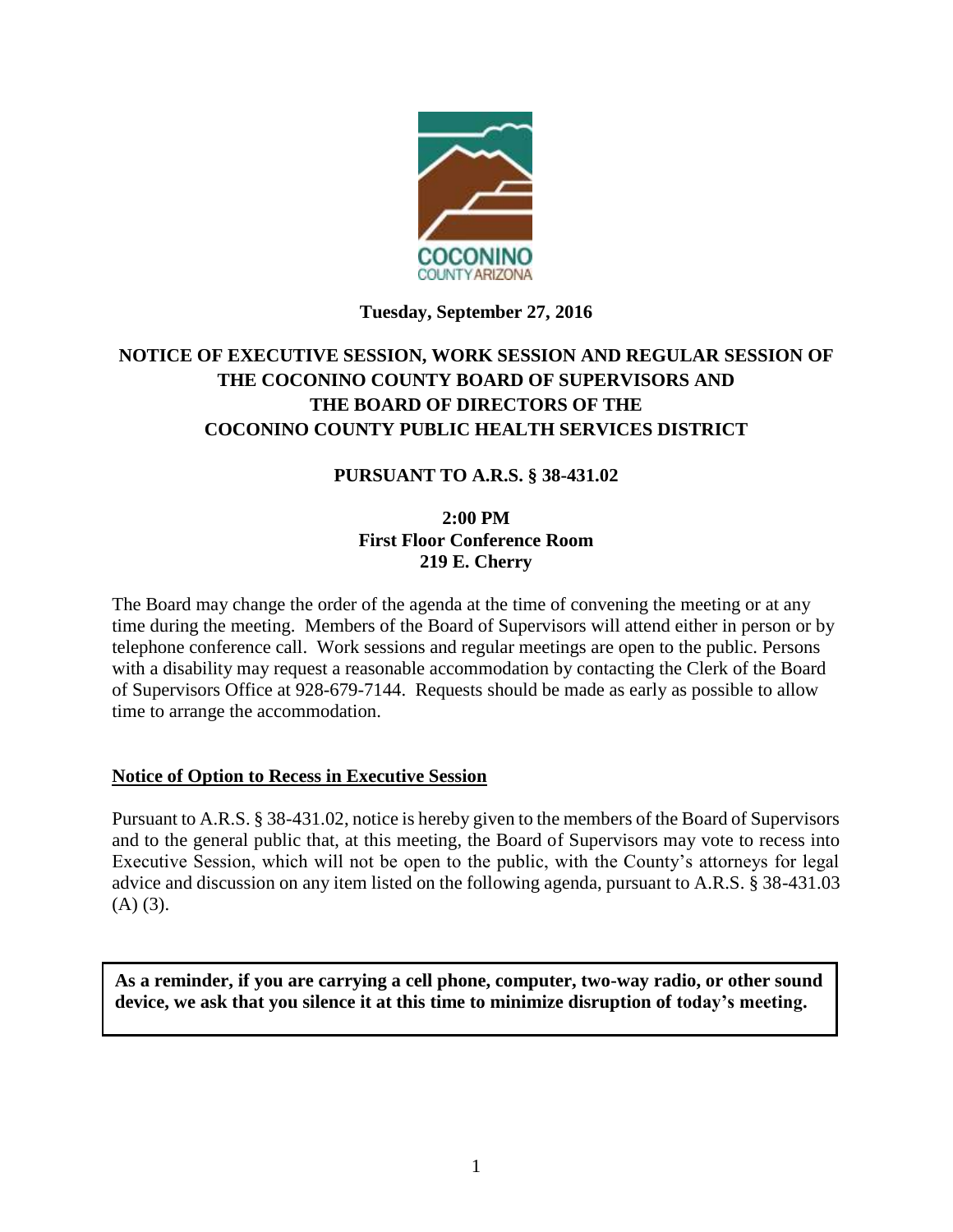#### **Executive Session:**

1. Discussion and consultations with attorneys regarding land acquisition. Pursuant to ARS 38-431.03 (A) (7), the Board may vote to enter executive session. **County Attorney**

#### **Work Session:**

- 2. Presentation and discussion regarding staff recommendations for award of RFP number 2016-114, and the issuance of a Use Permit to Flagstaff Snowpark LLC., for development, operation, and management of a snowplay area at Fort Tuthill County Park. **Parks and Recreation**
- 3. Roundtable: To be discussed (Pursuant to A.R.S. § 38-431.02(H), these matters will not be acted upon)
	- Planning Calendar for 2016
	- Future Agenda Items
	- State and Federal Legislation
	- County Supervisors Association (CSA) Update
	- National Association of Counties (NACo) Update
	- County Manager's Report
	- Chair's Report

Reports from Supervisors - (Updates on new projects, district budgets, requests for services and initiatives, updates from County staff)

- District 1 Supervisor Art Babbott
- District 2 Supervisor Elizabeth Archuleta
- District  $3$  Supervisor Matt Ryan
- District 4 Supervisor Mandy Metzger
- $\bullet$  District 5 Supervisor Lena Fowler

#### **Regular Session- 6:00 p.m.**

The Board may change the order of the agenda at the time of convening the meeting or at any time during the meeting. Members of the Board of Supervisors will attend either in person or by telephone conference call. Work sessions and regular meetings are open to the public. Persons with a disability may request a reasonable accommodation by contacting the Clerk of the Board of Supervisors Office at 928-679-7144. Requests should be made as early as possible to allow time to arrange the accommodation.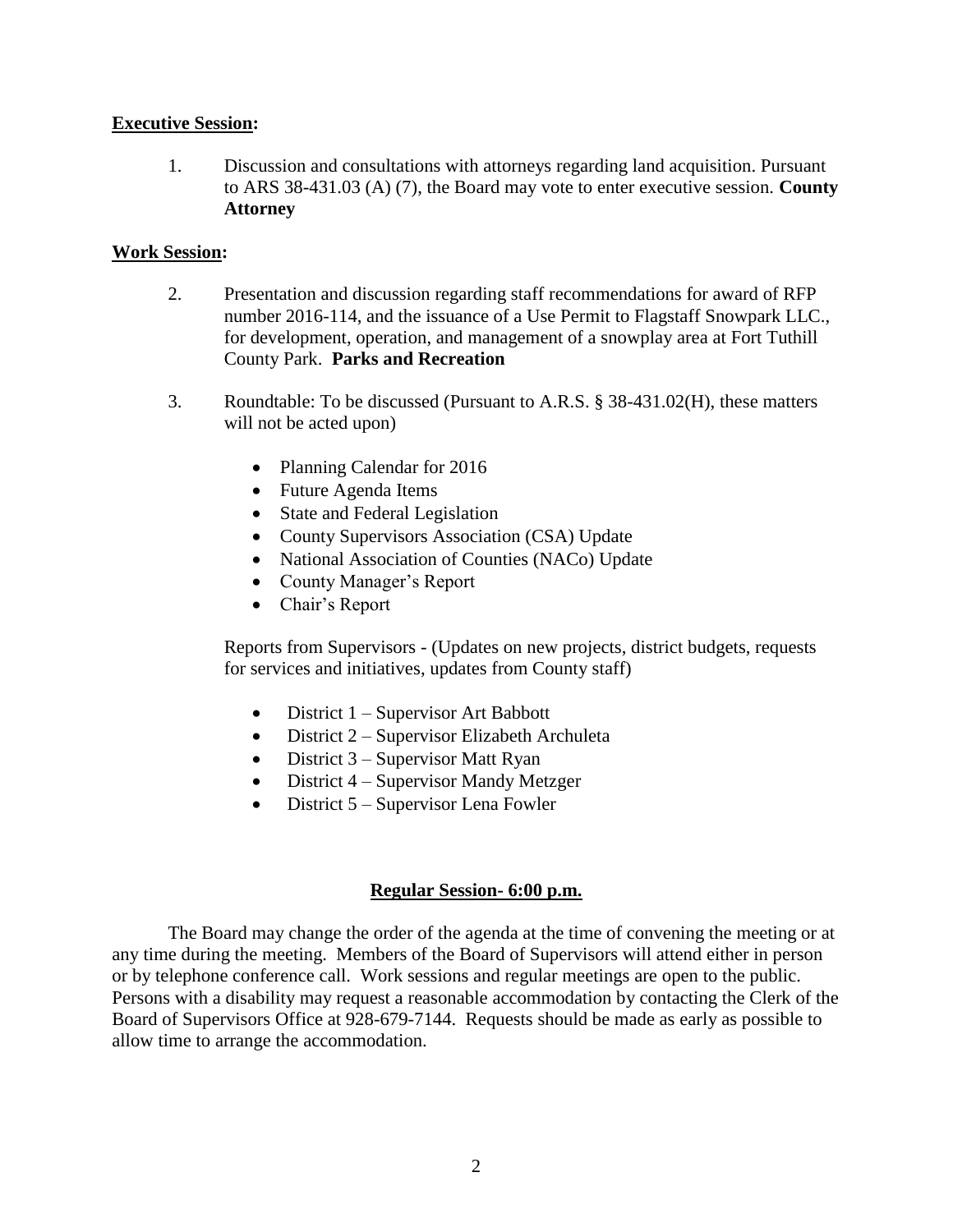### **Notice of Option to Recess in Executive Session**

Pursuant to A.R.S. § 38-431.02, notice is hereby given to the members of the Board of Supervisors and to the general public that, at this meeting, the Board of Supervisors may vote to recess into Executive Session, which will not be open to the public, with the County's attorneys for legal advice and discussion on any item listed on the following agenda, pursuant to A.R.S. § 38-431.03  $(A)$   $(3)$ .

### **Call to the Public for items not on the Agenda**

After the pledge of allegiance, the Chairman will call on members of the public to speak on any item or area of concern not listed on the agenda. Items presented during the Call to the Public portion of the Agenda cannot be acted on by the Board of Supervisors. Individual Supervisors may ask questions of the public, but are prohibited by the Open Meeting law from discussing or considering the item among themselves until the item is officially placed on the Agenda. Individuals are limited in their presentations.

### **Consent Agenda**

All matters under Consent Agenda are considered by the Board of Supervisors to be routine and will be enacted by a single motion. If discussion is desired on any particular consent item that item will be removed from the consent agenda and will be considered separately.

#### **Speaking During a Public Hearing**

After staff and applicant presentations for specific public hearing items, the Chairman will open the public hearing and ask for comments from the public. Those who fill out a speaker's form will be called on first. You do not need to fill out a speaker's form to speak.

**As a reminder, if you are carrying a cell phone, computer, two-way radio, or other sound device, we ask that you silence it at this time to minimize disruption of today's meeting.**

### **Call to Order and Roll Call - 6 pm**

**Pledge of Allegiance** 

#### **Call to the Public for items not on the Agenda**

#### **Recognition:**

4. Recognition of Coconino County as winner of NACo's 2016 Achievement Award for the Navajo Nation Road Maintenance Video. **Public Works**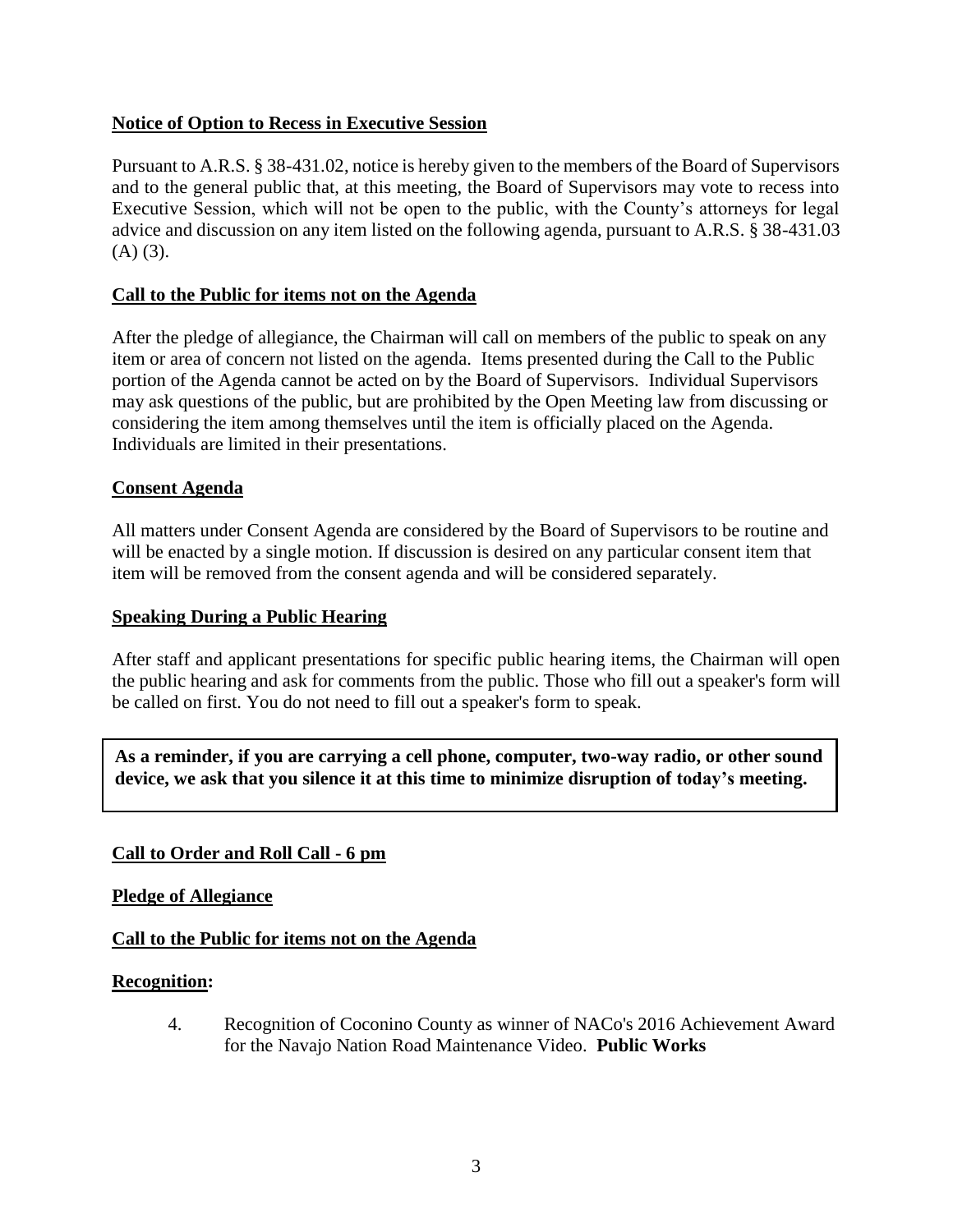5. Recognition of the 2016 3CMA Savvy Award for the Navajo Nation Road Maintenance Video. **Public Works**

#### **Board of Supervisors Consent Agenda:**

- 6. Approve the minutes from the Board of Supervisor's meeting held on August 23, 2016. **Board of Supervisors**
- 7. Ratify and/or approve all warrants, electronic fund transfers, and other payments as listed on the agenda. An itemized list of the below-numbered claims is filed in the official records of the Coconino County Board of Supervisors.

| Run Date | <b>Warrant Numbers</b> | <b>Computer Register Totals</b> |
|----------|------------------------|---------------------------------|
| 09/08/16 | 91701663-91701790      | \$482,516.49                    |
| 09/08/16 | EFT 5434-5463          | \$56,776.99                     |
| 9/15/16  | 91701791-91701985      | \$1,885,929.99                  |
| 9/15/16  | EFT 5464-5506          | \$102,551.40                    |

- 8. Approve Community Grant Funding from District 1in the amount of \$2,000 and District 2 in the amount of \$500.00 to Literacy Volunteers of Coconino County/The Literacy Center to provide literacy services to adults in the Coconino County criminal justice system. **Board of Supervisors**
- 9. Approve a new road, "BASIN TRAIL", be added to the recorded subdivision Lockett Ranches to comply with the Street Naming and Standard Addressing Ordinance approved in 2007 by the Coconino County Board of Supervisors. **Community Development**
- 10. Approve Intergovernmental Agreement No. ADES15-089142, Amendment No. 4 between Coconino County Community Services (CCCS) and AZ Department of Economic Security (ADES)/Division of Aging & Adult Services (DAAS) to increase funding and corresponding budget amendment in the amount of \$28,800.00 for a total cumulative reimbursement ceiling for the period of July 1, 2016 through June 30, 2017 from \$678,169.00 to\$706,969.00. **Community Services**
- 11. Award RFP number 2016-114, to Flagstaff Snow Park LLC., for development, operation, and management of a snowplay area at Fort Tuthill County Park. **Parks and Recreation**
- 12. Approve and execute Use Permit CCPR-2016-1, between Coconino County and Flagstaff Snow Park LLC., for development, operation, and management of a snowplay area at Fort Tuthill County Park; beginning upon date of commencement and lasting for ten years, with two additional five-year renewal options. **Parks and Recreation**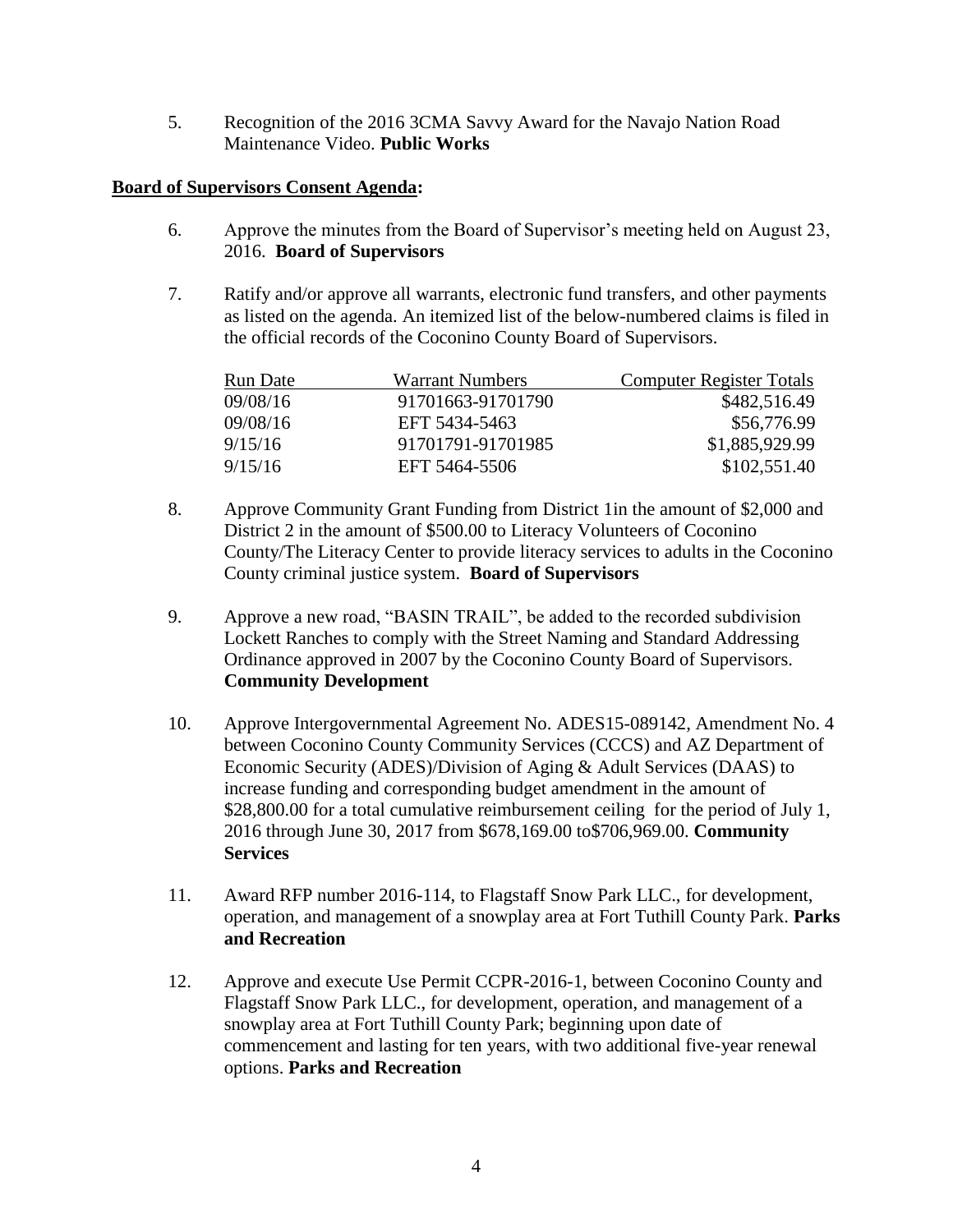- 13. Approve the fall 2016 disposal of surplus property by on-line auction firm Public Surplus based on Contract Number 161468 with the City of Tucson. **Public Works**
- 14. Approve the appointment of election board workers for the November 8, 2016 General Election. **Recorder**
- 15. Approve Resolution 2016-48, an agreement between Coconino County Superintendent of Schools and Flagstaff Arts and Leadership Academy, to provide special education services for a period of ten years beginning September 27, 2016 and effective through fiscal year 2026. **Superintendent of Schools**
- 16. Approve Resolution 2016-49, an agreement between Coconino County Superintendent of Schools and Haven Montessori, to provide special education services for a period of ten years beginning September 27, 2016 and effective through fiscal year 2026. **Superintendent of Schools**
- 17. Approve Resolution No. 2016-36, accepting the "Substance Abuse Block Grant" in the amount of \$20,000 and budget adjustment in the amount of \$20,000 and approve the Intergovernmental Agreement with the Governor's Office for the period of August 2016 through June 2017. **Superintendent of Schools**
- 18. Approve a Budget Adjustment for Coconino County for partnership funding of grant award- "Quantitative Reasoning in Arizona ITQ" (Improving Teacher Quality grant. Approve IGA and accept the partnership of the CCESA with Northern Arizona University (NAU). The award amount is \$106,344.00, the grant period is from October 1, 2016 – September 30, 2017. **Superintendent of Schools**
- 19. Approve Resolution No. 2016-47, accepting the "Substance Abuse Block Grant" in the amount of \$30,000 and approve the Intergovernmental Agreement with Williams Unified School District, August 2016 to June 2017. **Superintendent of Schools**

*The Board will resolve as the Health District Board of Directors.*

### **Health District Consent Agenda:**

20. Approve Budget Amendments and Transfers between PHSD cost centers to resolve FY16 negative Ending Fund Balances totaling \$28,321.77. **Health District**

*The Board will resolve as the Board of Supervisors.*

### **Public Hearing/Action Items:**